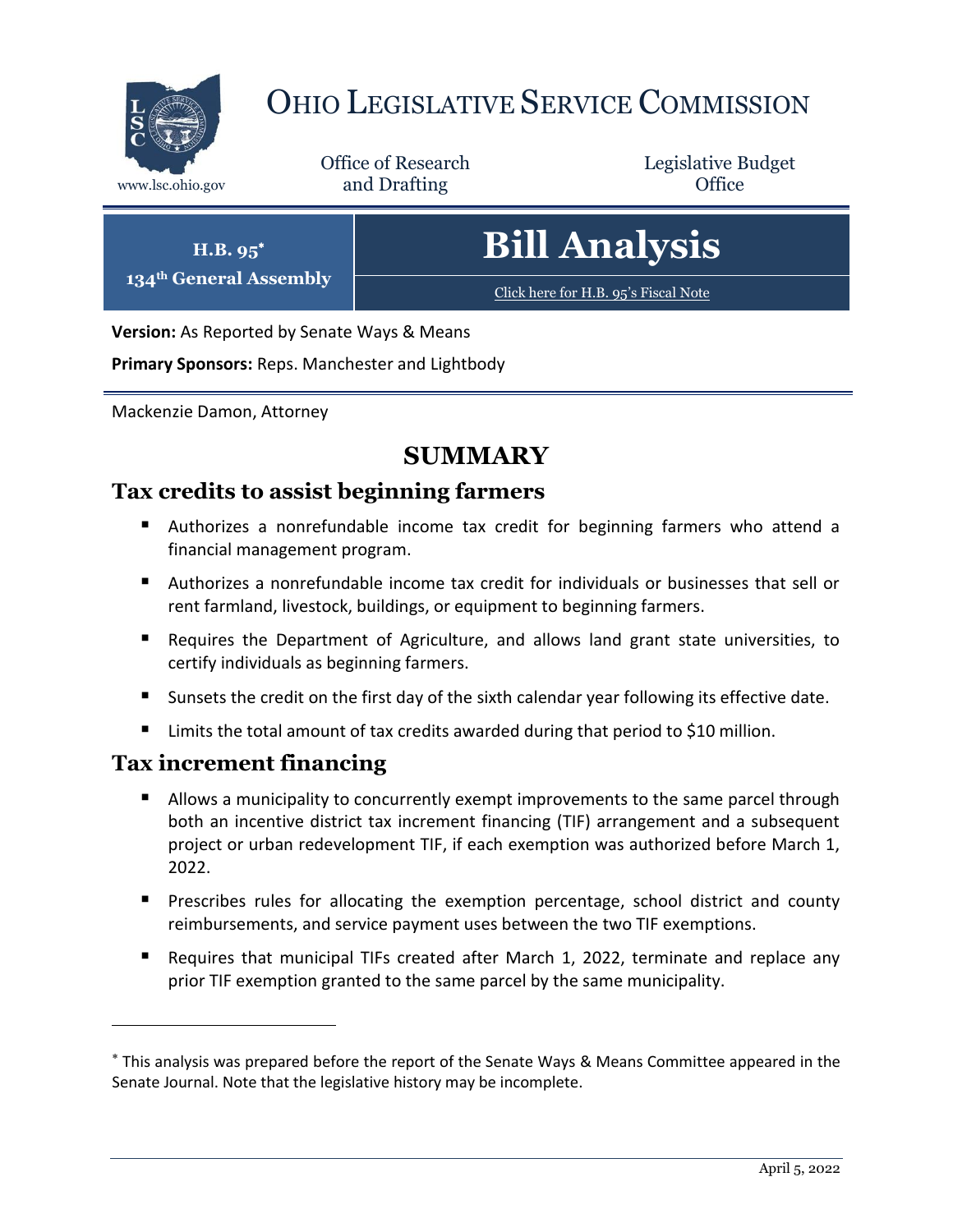Establishes an alternative means by which a subdivision may effectuate notice to bind future owners of the property to TIF service payments.

#### **Property tax abatement**

 Provides a temporary period for a municipal corporation that acquired property from the state in 2020 to apply for abatement of unpaid taxes, penalties, and interest.

#### **Motor vehicle show sales**

 Generally expands the types of trucks that may be sold at certain motor vehicle shows to include motor vehicles that have a gross vehicle weight rating of 6,800 pounds or more.

## **DETAILED ANALYSIS**

#### **Tax credits to assist beginning farmers**

The bill authorizes two income tax credits: one for beginning farmers that attend a financial management program and another for individuals or businesses that sell or rent farmland, livestock, buildings, or equipment to beginning farmers.

#### **Beginning farmers**

Before either credit may apply, an individual must first obtain certification as a beginning farmer. A beginning farmer is an individual who meets all of the following:

- 1. Intends to farm in Ohio, or has been farming in Ohio for less than ten years.
- 2. Has a household net worth of less than \$800,000. This limit applies to 2021 and is adjusted for inflation in future years.
- 3. Provides the majority of the day-to-day labor for and management of the farm.
- 4. Has adequate farming experience or demonstrates adequate knowledge about farming.
- 5. Submits projected earnings statements and demonstrates a profit potential.
- 6. Demonstrates that farming will be a significant source of the individual's income.
- 7. Participates in a financial management program approved by the Department of Agriculture.
- 8. Meets other requirements, which may be set by the Department of Agriculture.

There are two ways for an individual to be certified as a beginning farmer. The first is to apply to the Director of Agriculture or a state university that is designated as a land grant institution under federal law (i.e., the Ohio State University or Central State University) and demonstrate eligibility under the foregoing criteria. The second is to obtain a "substantially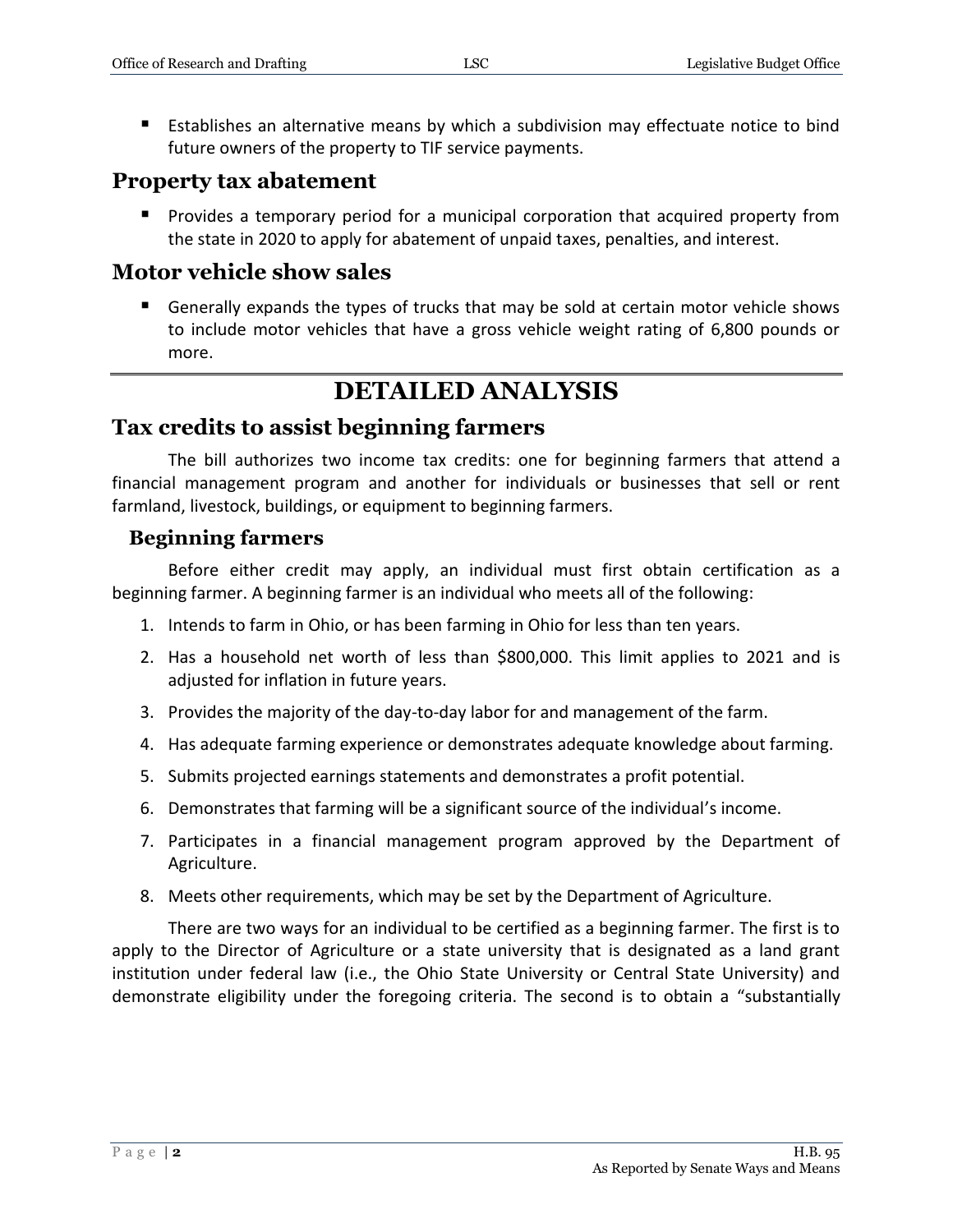equivalent" certification from the United States Department of Agriculture. In either case, the certification is valid until the individual no longer meets the eligibility criteria.<sup>1</sup>

#### **Tax credit for participation in a financial management program**

An individual who holds a valid beginning farmer certification and participates in an approved financial management program may apply to the Director of Agriculture for an income tax credit equal to the cost of attending the program. The application must include the name and address of the financial management program, the date or dates on which the beginning farmer participated, and the cost of attending. If the beginning farmer is eligible and if awarding the credit will not result in the overall cap being exceeded (see below), the Director must issue a tax credit certificate.

The credit is nonrefundable, but if the credit amount exceeds the beginning farmer's tax liability for the year in which it is claimed, the beginning farmer can carry forward the excess credit for up to three succeeding years.

The bill requires the Director to approve eligible financial management programs and to maintain a list of approved programs on the Department's website. The Director must consult with the land grant colleges in formulating the list. A beginning farmer may also receive the credit for the cost of attending a financial management program approved by the United States Department of Agriculture.<sup>2</sup>

#### **Tax credit for the sale or rental of farm assets**

An individual or business that sells or rents "agricultural assets" to a beginning farmer may also apply to the Director of Agriculture for a tax credit. Agricultural assets include land, livestock, facilities, buildings, and machinery used in farming. In order for land to qualify as an agricultural asset, it must total at least ten acres or produce an average total income of at least \$2,500 from farming. Equipment dealers and similar businesses that sell agricultural assets for profit are not eligible for the credit.

The application must include the name of the beginning farmer, the date the sale or lease was made, and other financial information about the sale or lease. If the sale or lease is eligible and awarding the credit will not result in the overall credit cap being exceeded (see below), the bill requires the Director to issue a tax credit certificate. The credit equals 3.99% of one of the following:

1. In the case of a sale, the sale price.

 $1$  R.C. 901.61(A) and (B); see also, [NIFA Land-Grant Colleges and Universities](https://nifa.usda.gov/sites/default/files/resource/LGU-Map-03-18-19.pdf) (PDF), which is available by conducting a keyword "Land-Grant Colleges and Universities Map" search on the United States Department of Agriculture's National Institute of Food and Agriculture's website, [https://nifa.usda.gov/document.](https://nifa.usda.gov/document)

 $2$  R.C. 901.61(C) and (E), 5747.77(B), and 5747.98.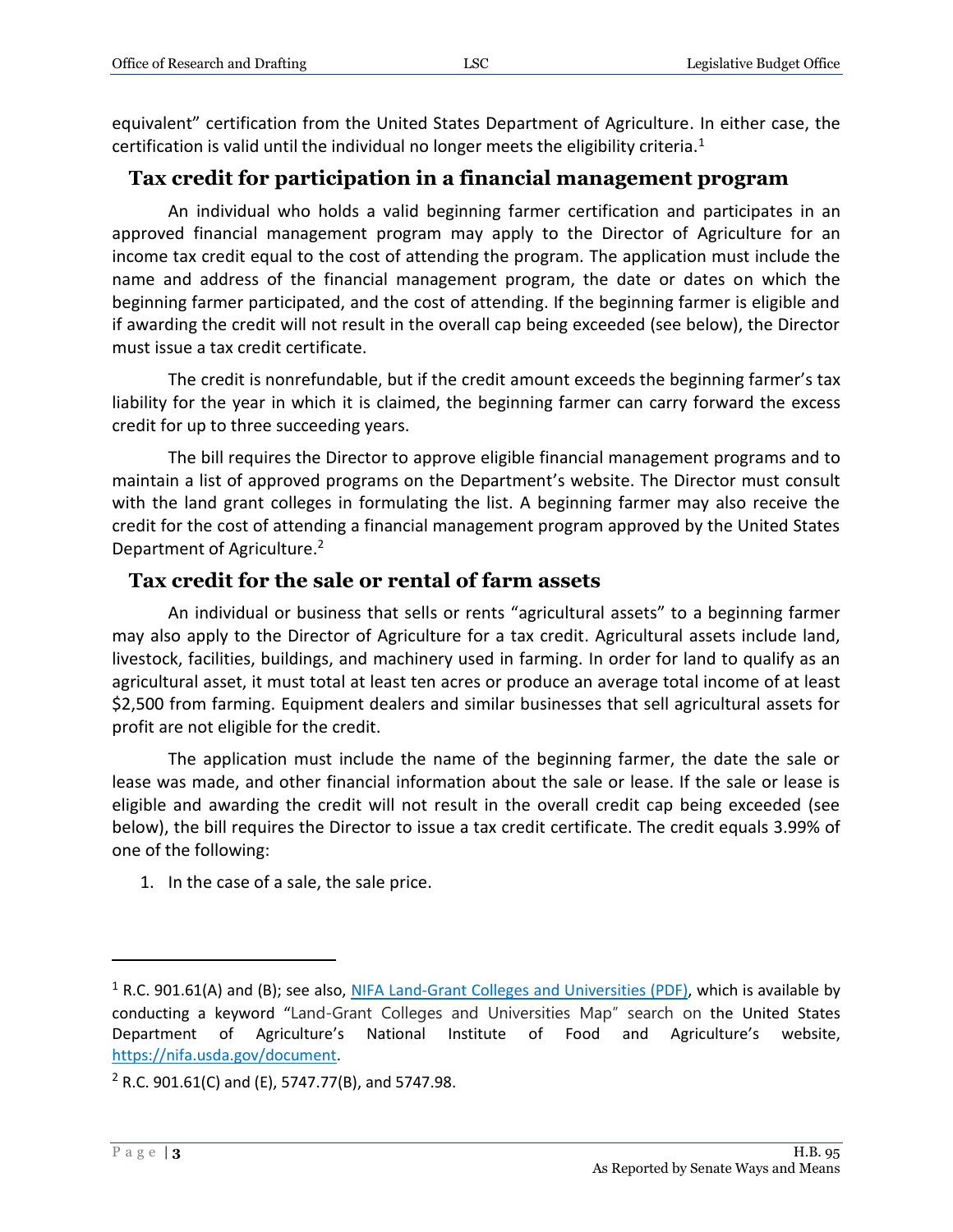- 2. In the case of a rental, the gross rental income that the individual or business received during the first three years of the rental agreement. The bill requires that, to qualify, an asset must be rented at prevailing community rates.
- 3. In the case of a rental through a share-rent agreement, the gross rental income received during the first three years of the share-rent agreement. (A share-rent agreement is an arrangement by which, in exchange for the rented assets, the beginning farmer provides the owner of the assets with a specified portion of the farm products produced from the assets.)

In the case of a sale, the credit must be claimed in the year of the sale. In the case of a rental, the credit is claimed over the first three years of the rental or share-rent agreement. The credit is nonrefundable. However, if the credit amount exceeds the taxpayer's liability for any year in which it is claimed, the taxpayer can carry forward the excess for up to seven years.<sup>3</sup>

#### **Cap and sunset**

The bill prohibits the Director of Agriculture from issuing tax credit certificates on or after January 1, of the sixth calendar year beginning after the credits' effective date. Additionally, the aggregate amount of tax credit certificates issued by the Director under the bill must not exceed \$10 million.<sup>4</sup>

#### **Effective date**

The credits may be claimed for taxable years beginning on or after the provision's effective date. 5

#### **Tax increment financing**

#### **Background**

Continuing law allows municipalities, townships, and counties to create a tax increment financing (TIF) arrangement to finance public infrastructure improvements. Through a TIF, the subdivision grants a real property tax exemption with respect to a percentage of the incremental increase in the assessed value of designated parcels that are part of a development project. The owners of the parcels make payments in lieu of taxes to the subdivision equal to the amount of taxes that would otherwise have been paid with respect to the exempted portion of such improvements (referred to in this analysis as "service payments"). TIFs thereby create a flow of revenue back to the subdivision that created the TIF, which generally uses those service payments to pay the public infrastructure costs necessitated by the development project. In some circumstances, a subdivision granting a TIF exemption is required to use a portion of service payments to reimburse school districts, counties, and other taxing authorities for revenue forgone as a result of the TIF exemption.

 $3$  R.C. 901.61(A) and (D), 5747.77(A), and 5747.98.

 $4$  R.C. 901.61(F).

<sup>&</sup>lt;sup>5</sup> Section 3 of the bill.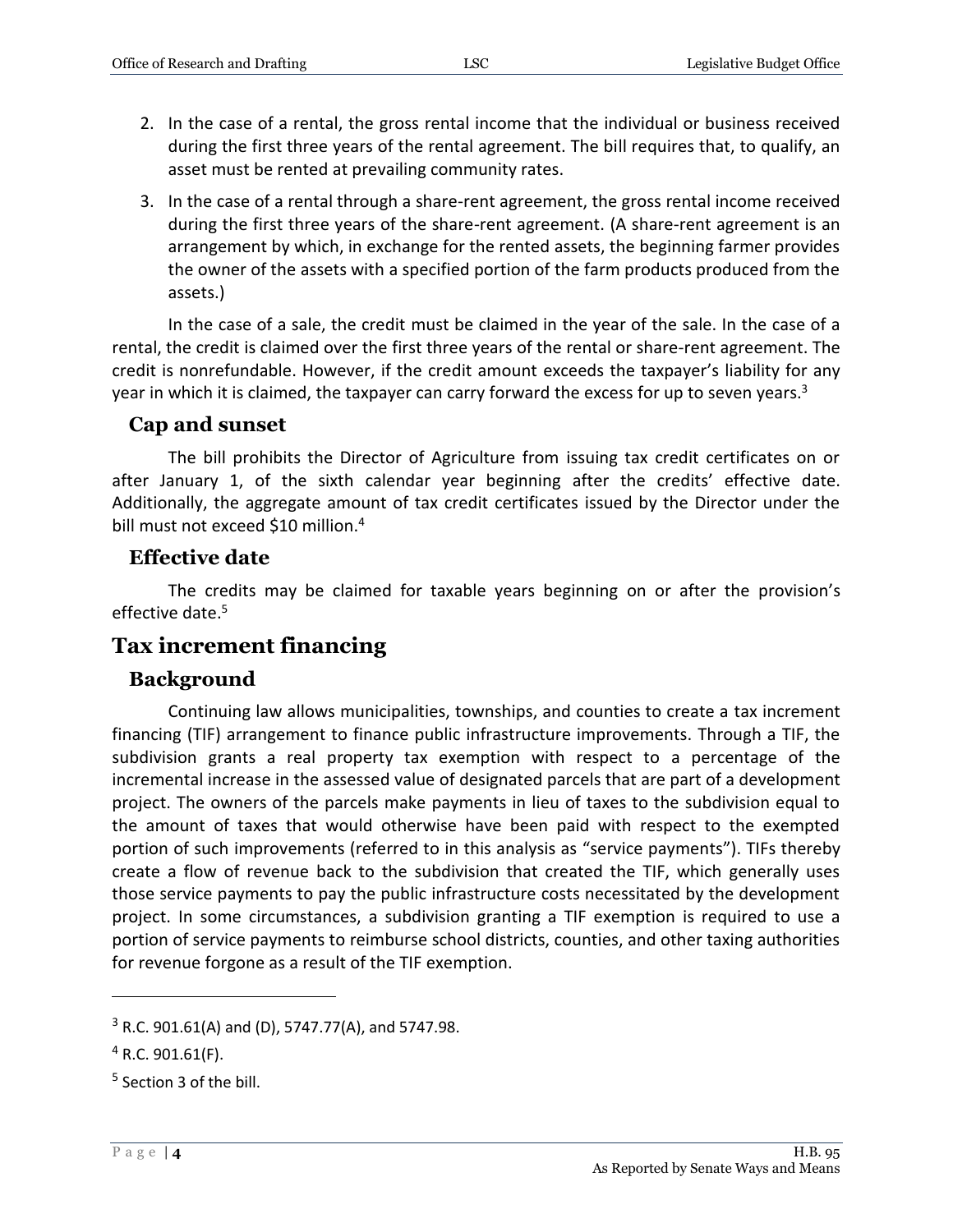The three most common TIF arrangements, summarized below, are: (1) project TIFs, (2) incentive district TIFs, and (3) urban redevelopment TIFs. A municipal corporation, township, or county may create a project TIF or an incentive district TIF, whereas only a municipal corporation may create an urban redevelopment TIF.

#### **Project TIFs**

A project TIF exempts improvements to certain parcels of real property from taxation. A municipal corporation may create a project TIF for improvements to real property used for residential purposes under limited circumstances, but counties and townships may not do so for residential property.<sup>6</sup>

#### **Incentive district TIFs**

To create an incentive district TIF, a political subdivision establishes an "incentive district" in which a project is to be undertaken and exempts from taxation all improvements to parcels within that district. The incentive district must be an area that is 300 acres or smaller, has a continuous boundary, and has at least one of several "distress" characteristics enumerated in the statute, such as a high proportion of low-income residents, high unemployment, or "inadequate" infrastructure.<sup>7</sup>

#### **Urban redevelopment TIFs**

A municipal corporation may create an urban redevelopment TIF on land that it currently owns or once owned. An improvement to property is exempt if it was owned by the municipal corporation before the date of the ordinance creating the TIF and was leased or sold to any person either before or after adoption of the ordinance. The amount exempted is the increased value of the parcel after it is acquired by a municipal corporation engaged in urban redevelopment activities.<sup>8</sup>

#### **Concurrent municipal TIF exemptions**

The bill allows a municipal corporation to concurrently exempt improvements to the same parcel through both an incentive district TIF and a subsequent project or urban redevelopment TIF, provided the ordinances authorizing both exemptions were adopted before March 1, 2022. The subsequent project or urban development TIF is referred to in this analysis as the "subsequent TIF."

#### **Improvements eligible for only preexisting exemption**

With respect to improvements exempt under only the preexisting incentive district TIF, i.e., improvements that, if not for the TIF exemption, would first appear on the tax list after the effective date of the incentive district TIF and before the effective date of the subsequent TIF,

 $6$  R.C. 5709.40(B), 5709.73(B), and 5709.78(A), not in the bill.

<sup>&</sup>lt;sup>7</sup> R.C. 5709.40(A)(5) and (C), 5709.73(C), and 5709.78(B), not in the bill.

<sup>8</sup> R.C. 5709.41, not in the bill.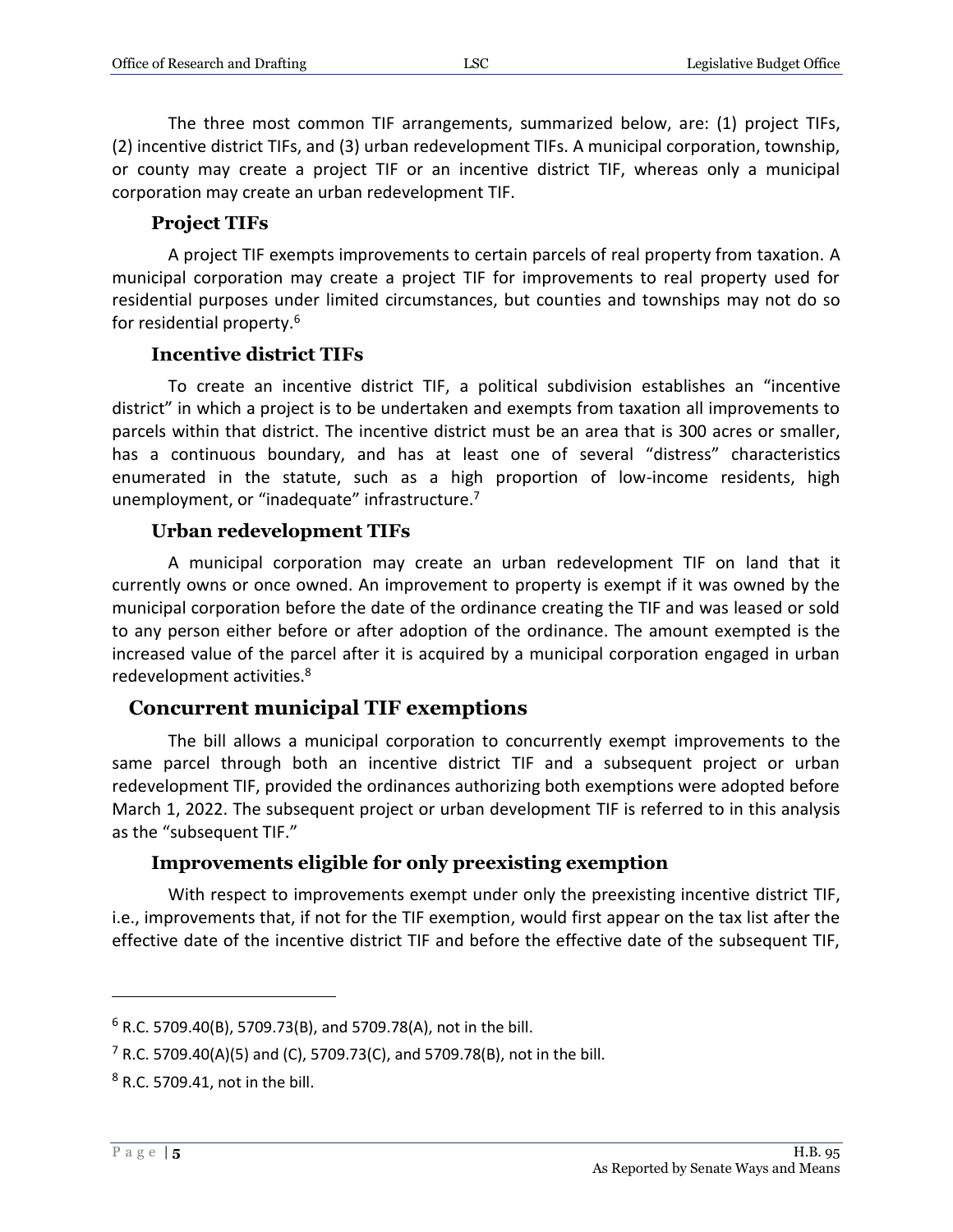the exemption percentage, any school district and county reimbursements, and the use of service payments are determined in accordance with only the incentive district TIF ordinance.<sup>9</sup>

#### **Improvements eligible for both exemptions**

With respect to improvements that are concurrently exempt under both the incentive district TIF and the subsequent TIF, i.e., improvements that, if not for the exemption, would first appear on the tax list after the effective date of the subsequent TIF, the percentage of improvements exempted equals the sum of the exemption percentages prescribed by the incentive district TIF ordinance and the subsequent TIF ordinance, up to 100% of the improvement's value. For example, if the incentive district TIF exempts 50% of improvements and the subsequent TIF exempts 35% of improvements, the exemption percentage for the concurrently exempt improvements would be 85%. If both the incentive district TIF and the subsequent TIF exempt 100% of improvements, the exemption percentage for the concurrently exempt improvements would be 100%.

Service payments collected for concurrently exempt improvements, net of any necessary school district and county reimbursements, are divided among the uses prescribed by the two TIF ordinances in accordance with priority rules prescribed by the bill. The bill generally prioritizes owner-filed and owner-consented TIFs over municipal-filed TIFs that have not been approved by the owner. If one of the TIF exemptions was filed with the owner's consent and the other was not, the exemption approved by the owner is dominant. If both TIF exemptions were approved by the owner or were not, the most recent TIF is dominant. In either case, the bill requires service payments to first be distributed and used in accordance with the dominant TIF ordinance and then, if the exemption percentage for the dominant TIF exemption is less than 100%, any remaining service payments are distributed and used in accordance with the subordinate TIF ordinance.<sup>10</sup>

#### **Cap on service payments**

The bill provides that, in the event of concurrent TIF exemptions, the property owner's service payment obligations may not exceed the amount of real property taxes that would otherwise have been due on the exempt improvements. This limitation does not apply to "minimum service payment obligations," arising under a secondary agreement between the property owner and a subdivision guaranteeing future TIF service payment obligations against subsequent property tax exemptions.<sup>11</sup>

#### **Nonconcurrent municipal TIF ordinances**

The bill prohibits concurrent exemptions under municipal TIF ordinances adopted on or after March 1, 2022. A municipal TIF established on or after that date must instead terminate and replace any prior TIF exemption the municipal corporation previously authorized for

 $9$  R.C. 5709.916(C)(1).

 $10$  R.C. 5709.916(C)(2) and (D).

<sup>&</sup>lt;sup>11</sup> R.C. 5709.916(C)(3); R.C. 5709.91, not in the bill.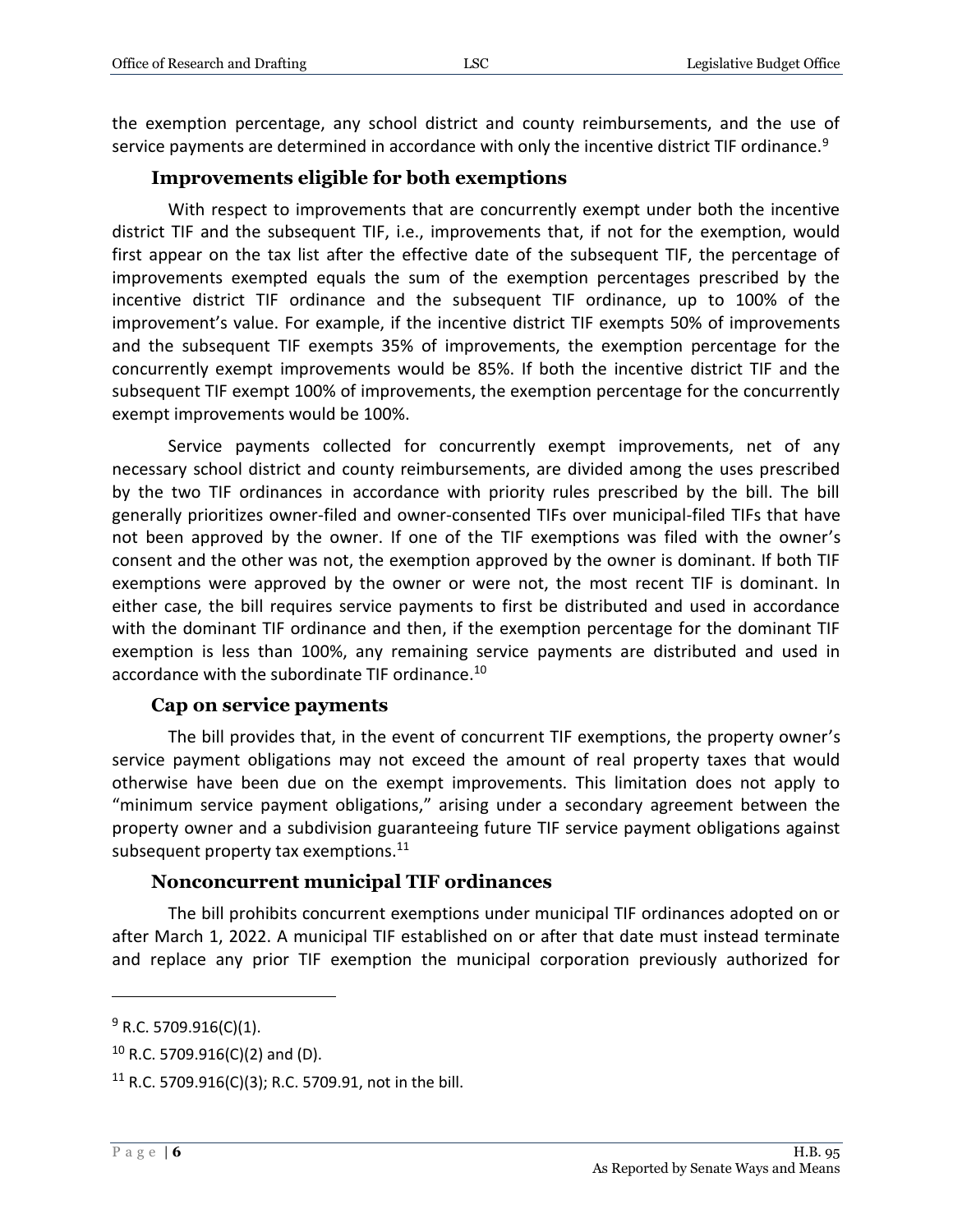improvements to any parcel included in the TIF. The bill specifies that a municipal TIF created before that date may terminate and replace prior TIF exemptions granted by the same municipal corporation if the ordinance clearly expressed that intent.<sup>12</sup>

#### **Notice of service payment obligations**

The bill establishes an alternative means by which a county, township, or municipal corporation may effectuate notice that a property owner has consented to service payments required under a TIF ordinance or other similar agreement and, thereby, bind future owners of the property to those payments even if the property later qualifies for a non-TIF exemption.

Continuing law allows either the property owner or a subdivision that adopts a TIF ordinance or resolution or that enters into an urban redevelopment or community redevelopment corporation agreement for similar TIF-like exemptions to file an exemption application under the arrangement. If the application for exemption is filed by the property owner or the property owner later files written notice consenting to the associated service payments, no other exemption may be granted with respect to the property without the consent of the subdivision that establishes the TIF or enters into the agreement. However, if the subdivision files the application for exemption without the property owner's consent and the property later qualifies for a non-TIF exemption (for example, if the property is later used exclusively for charitable purposes), subsequent owners of the property are relieved of the obligation to continue to make service payments. The owner of the property at the time the TIF is established or agreement is entered into is obligated to make the service payments or pay the service charges regardless of a future exemption.

Under current law, the property owner's consent to the service payments is established only by filing notice with the county recorder of the county in which the property is located. The notice must identify the property and the current owner and state that the property, regardless of future use or ownership, remains liable for service payments until the terms of the TIF or other agreement have been satisfied. The bill allows the subdivision or the property owner, in lieu of the notice required by current law, to file with the recorder an agreement, declaration, or covenant binding current and future owners of the property to the service payments.<sup>13</sup>

#### **Property tax abatement for certain municipal property**

The bill establishes a temporary procedure by which a municipal corporation that acquired property from the state in 2020 may apply for a tax exemption and the abatement of more than three years of unpaid property taxes, penalties, and interest due on the property, provided the property qualifies for continuing law's public property exemption, which exempts public property used exclusively for public purposes.<sup>14</sup>

 $12$  R.C. 5709.916(E).

<sup>&</sup>lt;sup>13</sup> R.C. 5709.911.

<sup>14</sup> R.C. 5709.08, not in the bill.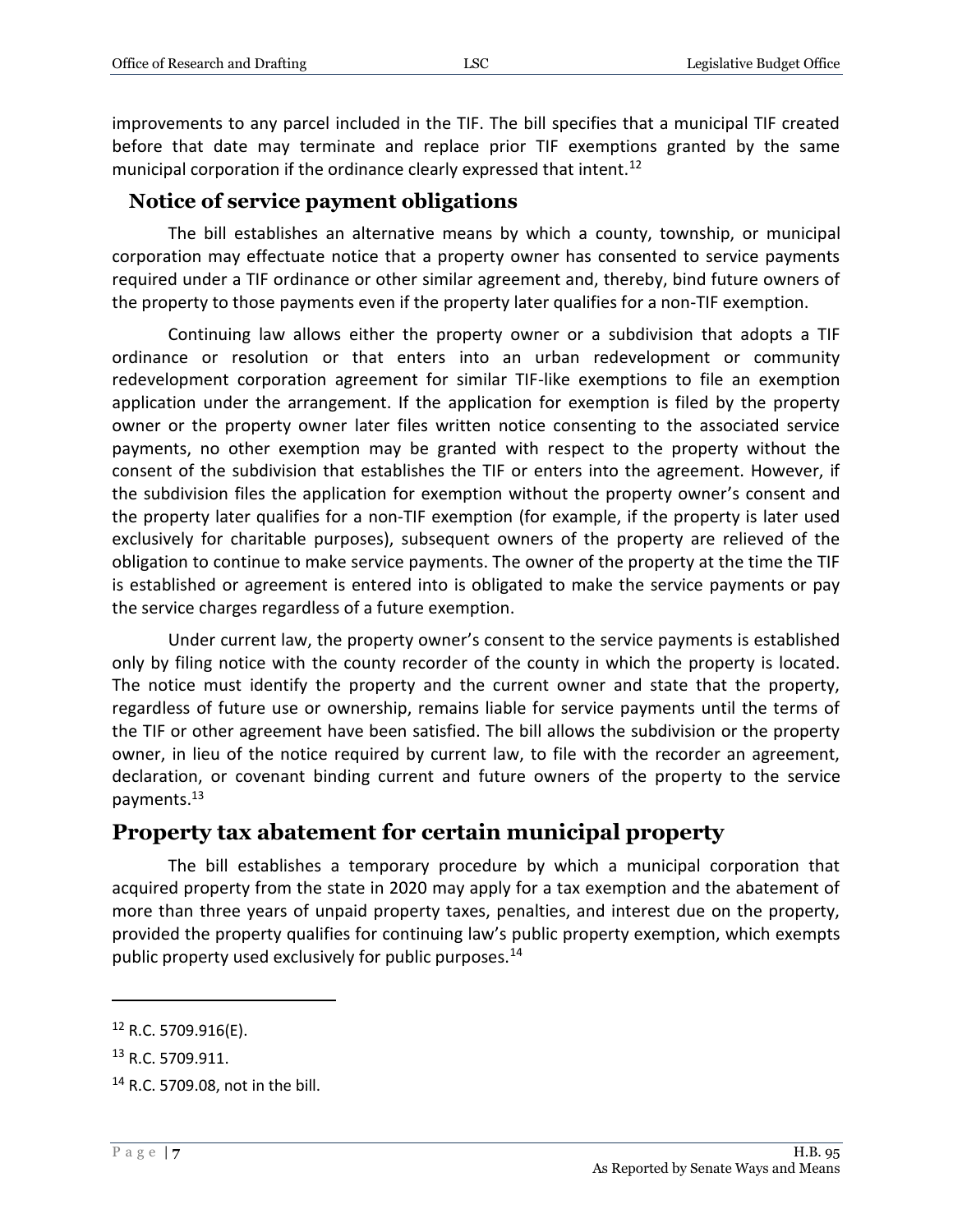The application for exemption and abatement may be filed with the Tax Commissioner within 12 months of the bill's 90-day effective date, and list the name of the county in which the property is located; the property's legal description; its taxable value; the amount in dollars of the unpaid taxes, penalties, and interest; the date of acquisition of title; the use of the property; and any other information required by the Commissioner.<sup>15</sup>

Under continuing law, property may not obtain a tax exemption if more than three years' worth of taxes remain unpaid on the property, even if it qualifies for the exemption.<sup>16</sup>

#### **Motor vehicle show sales**

The bill alters the types of motor vehicles that a dealer may sell and a consumer may purchase at a motor vehicle show. A motor vehicle show is a display of new motor vehicles that lasts up to ten days and typically involves multiple new motor vehicle dealers. The show typically is designed to allow the public an opportunity to compare and inspect a variety of makes and models simultaneously, to test drive vehicles, and to gain a greater understanding of the new technology and features of the vehicles. The Registrar of Motor Vehicles must authorize any show before it occurs.<sup>17</sup>

Generally, current law prohibits motor vehicle dealers from signing contracts, taking deposits, or consummating sales at the location of a motor vehicle show.<sup>18</sup> However, current law exempts certain vehicles from the general prohibition, if all of the following apply:

- 1. The motor vehicle show is being held as part of or in connection with a major livestock show;
- 2. The licensed new motor vehicle dealers involved have complied with all of the general motor vehicle show statutory requirements; and
- 3. The Registrar has granted permission for the motor vehicle show.

The bill generally expands the types of motor vehicles that may be sold at such a show. Current law exempts towing trucks that have a *gross vehicle weight* (the unladen weight of a fully equipped motor vehicle) of more than three-quarters of a ton (1,500 pounds). Instead, the bill establishes an authorization for the sale of motor vehicles with a *gross vehicle weight rating* of 6,800 pounds or more.<sup>19</sup>

Practically speaking, the change updates the terminology to reflect the Federal Highway Administration's current classification of trucks and motor vehicles based on their gross vehicle

 $15$  Section 4.

<sup>16</sup> R.C. 5713.081, not in the bill.

 $17$  R.C. 4516.22(A)(5) and (B).

 $18$  R.C. 4516.22(C).

<sup>&</sup>lt;sup>19</sup> R.C. 4516.22(J). A "gross vehicle weight rating" is the maximum weight while loaded at which a motor vehicle can safely operate as rated by its manufacturer. R.C. 4517.22(A)(2).